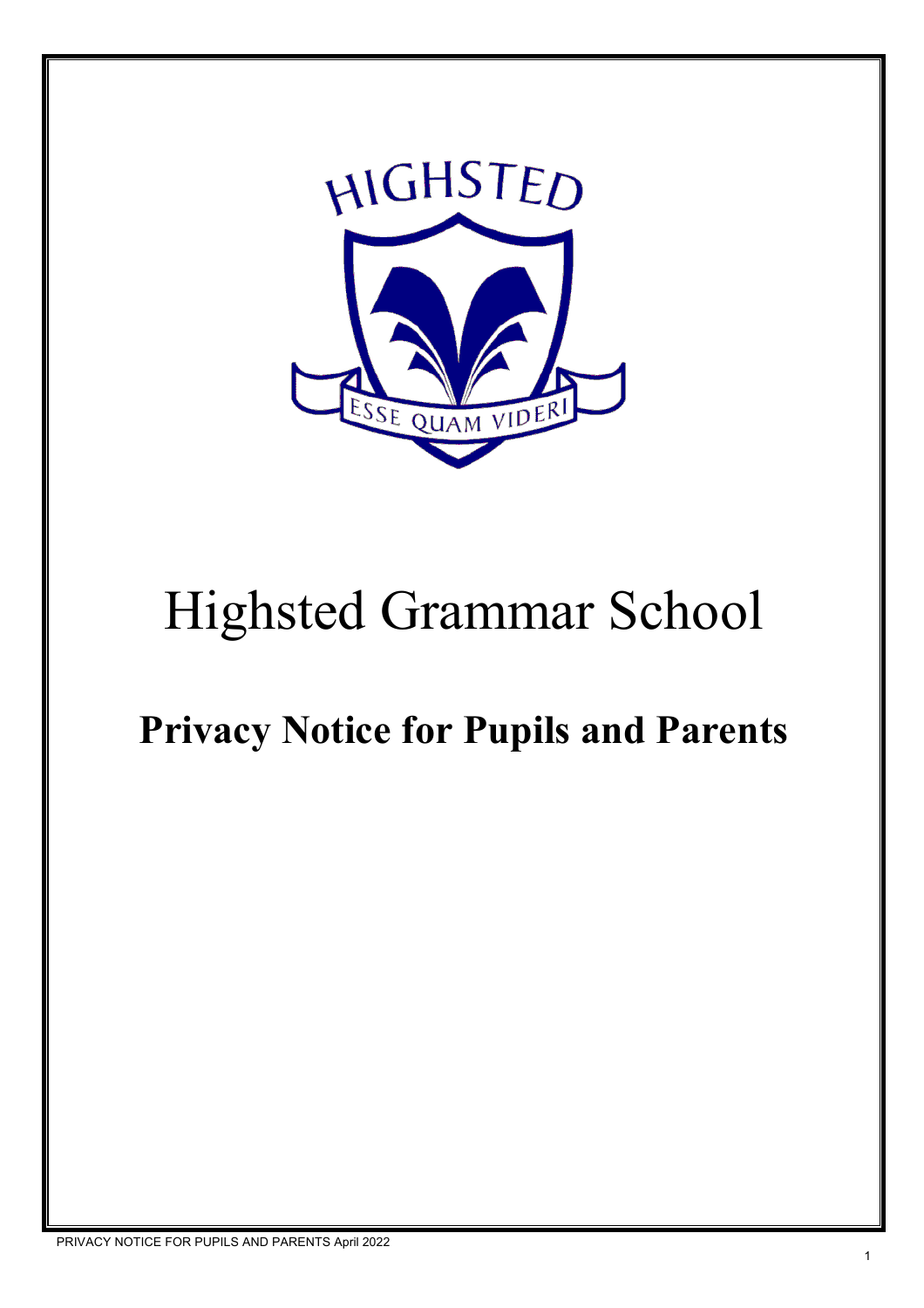

# **Privacy Notice for Highsted Grammar School**

Highsted Grammar School is committed to protecting the privacy and security of personal information. This privacy notice describes how we collect and use personal information about pupils, in accordance with the General Data Protection Regulation (GDPR), section 537A of the Education Act 1996 and section 83 of the Children Act 1989.

# **Who Collects This Information**

Highsted Grammar School is a "data controller." This means that we are responsible for deciding how we hold and use personal information about pupils.

# **The Categories of Pupil Information That We Collect, Process, Hold and Share**

We may collect, store and use the following categories of personal information about you: -

- Personal information such as name, pupil number, date of birth, gender and contact information;
- Emergency contact and family lifestyle information such as names, relationship, phone numbers and email addresses;
- Characteristics (such as ethnicity, language, nationality, country of birth and free school meal eligibility);
- Attendance details (such as sessions attended, number of absences and reasons for absence);
- Financial details;
- Post 16 learning information:
- Performance and assessment information;
- Behavioural information (including exclusions);
- Special educational needs information;
- Relevant medical information;
- Special categories of personal data (including biometric data, ethnicity, relevant medical information, special educational needs information);
- Images of pupils engaging in school activities, and images captured by the School's CCTV system;
- Information about the use of our IT, communications and other systems, and other monitoring information;

## **Collecting This Information**

Whilst the majority of information you provide to us is mandatory, some of it is provided to us on a voluntary basis. In order to comply with the General Data Protection Regulation, we will inform you whether you are required to provide certain pupil information to us or if you have a choice in this.

It is important that the personal information we hold about you is accurate and current. Please keep us informed if your personal information changes during your working relationship with us.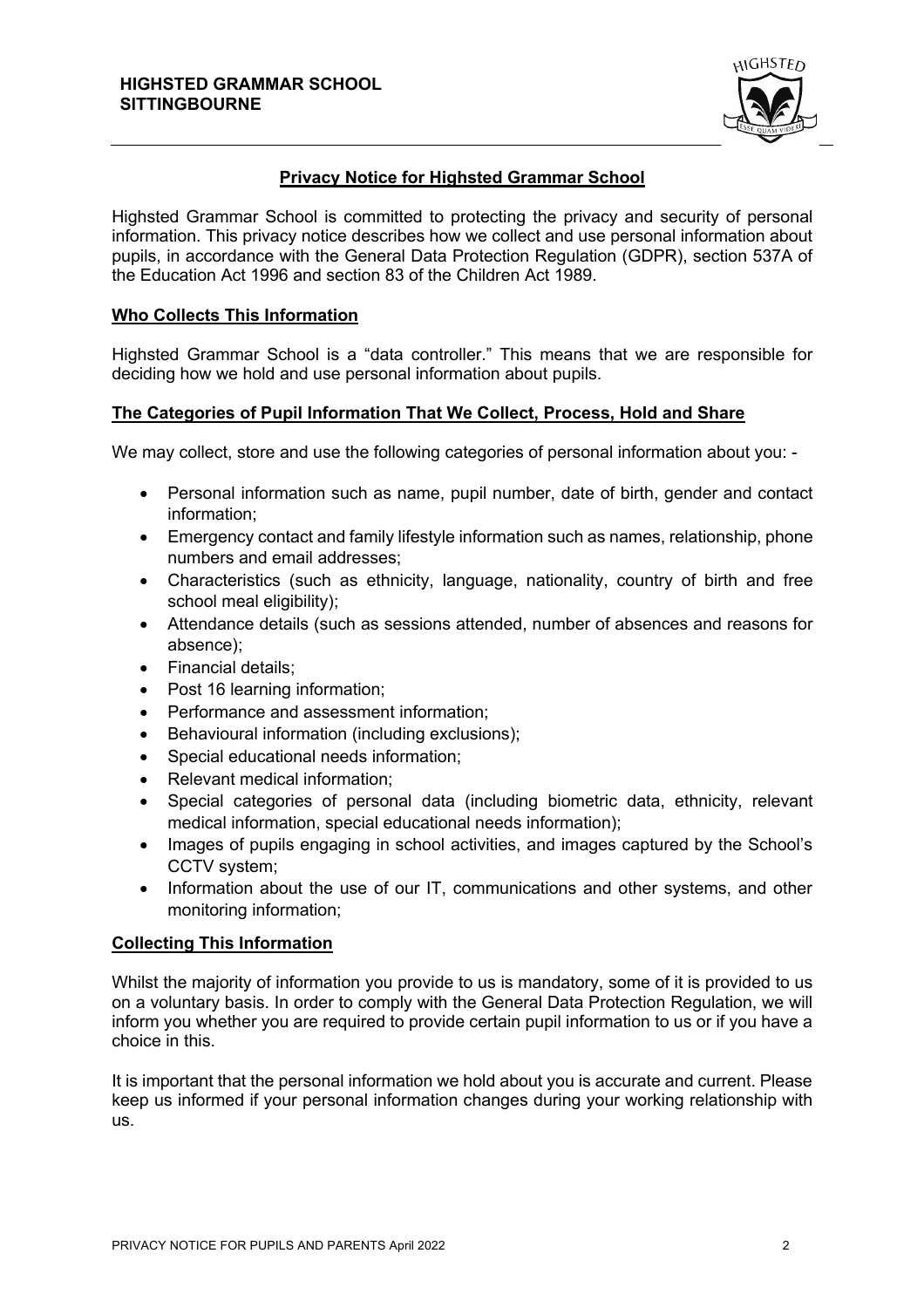

# **How We Use Your Personal Information**

We hold pupil data and use it for: -

- Pupil selection (and to confirm the identity of prospective pupils and their parents);
- Providing education services and extra-curricular activities to pupils, and monitoring pupils' progress and educational needs;
- Informing decisions such as the funding of schools;
- Assessing performance and to set targets for schools;
- Safeguarding pupils' welfare and providing appropriate pastoral (and where necessary medical) care;
- Support for teaching and learning;
- Giving and receiving information and references about past, current and prospective pupils, and to provide references to potential employers of past pupils;
- Managing internal policy and procedure;
- Enabling pupils to take part in assessments, to publish the results of examinations and to record pupil achievements;
- To carry out statistical analysis for diversity purposes;
- Legal and regulatory purposes (for example child protection, diversity monitoring and health and safety) and to comply with legal obligations and duties of care;
- Enabling relevant authorities to monitor the school's performance and to intervene or assist with incidents as appropriate;
- Monitoring use of the school's IT and communications systems in accordance with the school's IT security policy;
- Making use of photographic images of pupils in school publications, on the school website, on school display boards and on social media channels;
- Security purposes, including CCTV; and
- Where otherwise reasonably necessary for the school's purposes, including to obtain appropriate professional advice and insurance for the school.
- To provide support to pupils after they leave the school

# **The Lawful Basis on Which We Use This Information**

We will only use your information when the law allows us to. Most commonly, we will use your information in the following circumstances: -

- Consent: the individual has given clear consent to process their personal data for a specific purpose;
- Contract: the processing is necessary for a contract with the individual;
- Legal obligation: the processing is necessary to comply with the law (not including contractual obligations);
- Vital interests: the processing is necessary to protect someone's life.
- Public task: the processing is necessary to perform a task in the public interest or for official functions, and the task or function has a clear basis in law; and
- The Education Act 1996: for Departmental Censuses 3 times a year. More information can be found at: https://www.gov.uk/education/data-collection-and-censuses-forschools.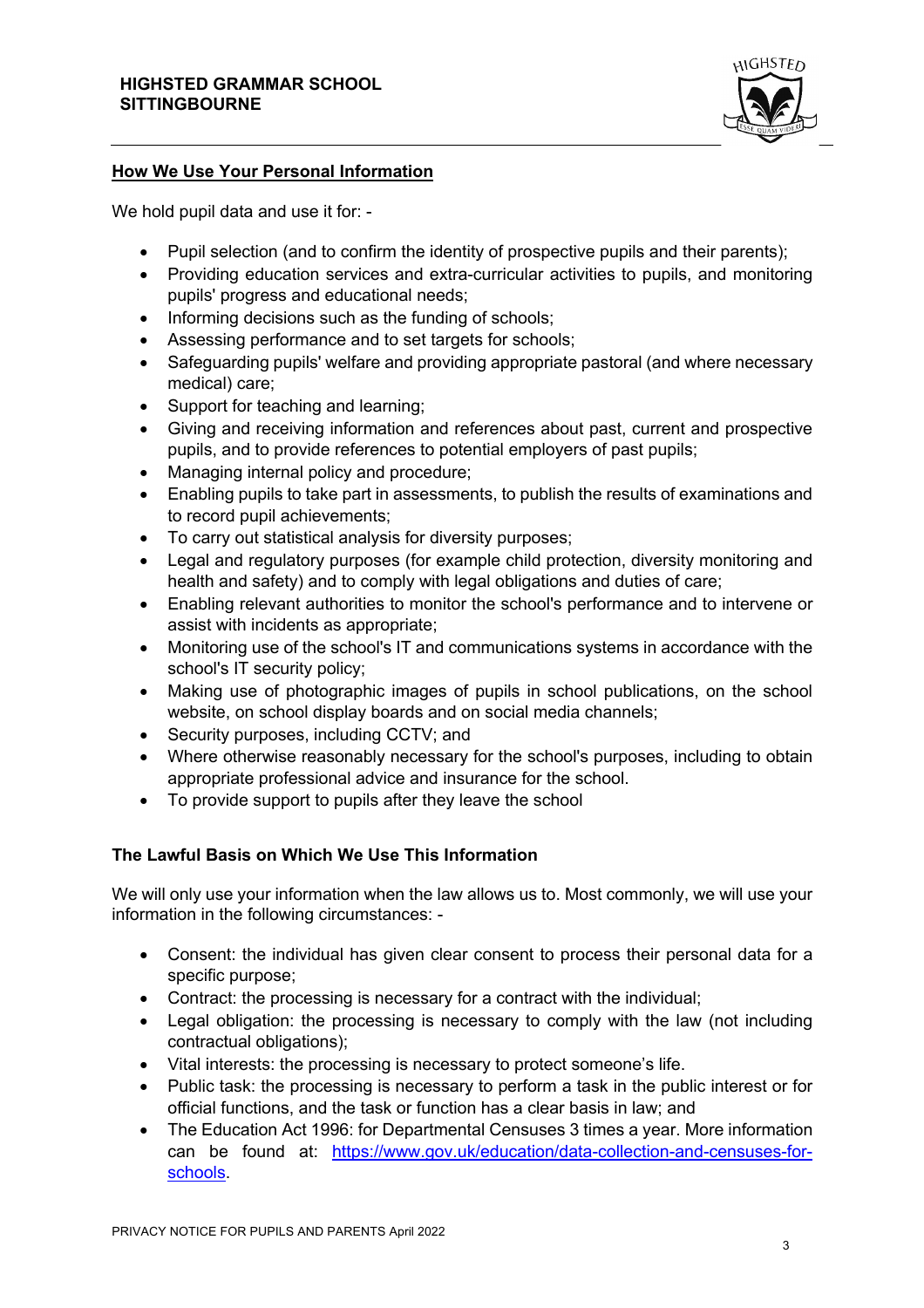

We need all the categories of information in the list above primarily to allow us to comply with legal obligations. Please note that we may process information without knowledge or consent, where this is require or permitted by law.

# **Sharing Data**

We may need to share your data with third parties where it is necessary. There are strict controls on who can see your information. We will not share your data if you have advised us that you do not want it shared unless it's the only way we can make sure you stay safe and healthy or we are legally required to do so.

We share pupil information with: -

- the Department for Education (DfE) on a statutory basis under section 3 of The Education (Information About Individual Pupils) (England) Regulations 2013;
- Ofsted;
- [Youth support services under section 507B of the Education Act 1996, to enable them to provide information regarding training and careers as part of the education or training of 13-19 year olds];
- [other schools within the post-16 partnership];
- Other Schools that pupils have attended/will attend;
- NHS;
- Welfare services (such as social services);
- Law enforcement officials such as police, HMRC;
- Local Authority Designated Officer;
- Professional advisors such as lawyers and consultants;
- Support services (including insurance, IT support, information security); and
- The Local Authority.

Information will be provided to those agencies securely or anonymised where possible. The recipient of the information will be bound by confidentiality obligations; we require them to respect the security of your data and to treat it in accordance with the law.

We may transfer your personal information outside the EU. If we do, you can expect a similar degree of protection in respect of your personal information.

## **Why We Share This Information**

We do not share information about our pupils with anyone without consent unless otherwise required by law.

For example, we share student's data with the DfE on a statutory basis which underpins school funding and educational attainment. To find out more about the data collection requirements placed on us by the DfE please go to https://www.gov.uk/education/data-collection-andcensuses-for-schools.

## **Storing Pupil Data**

The School keeps information about pupils on computer systems and sometimes on paper. Except as required by law, the School only retains information about pupils for as long as necessary in accordance with timeframes imposed by law and our internal policy.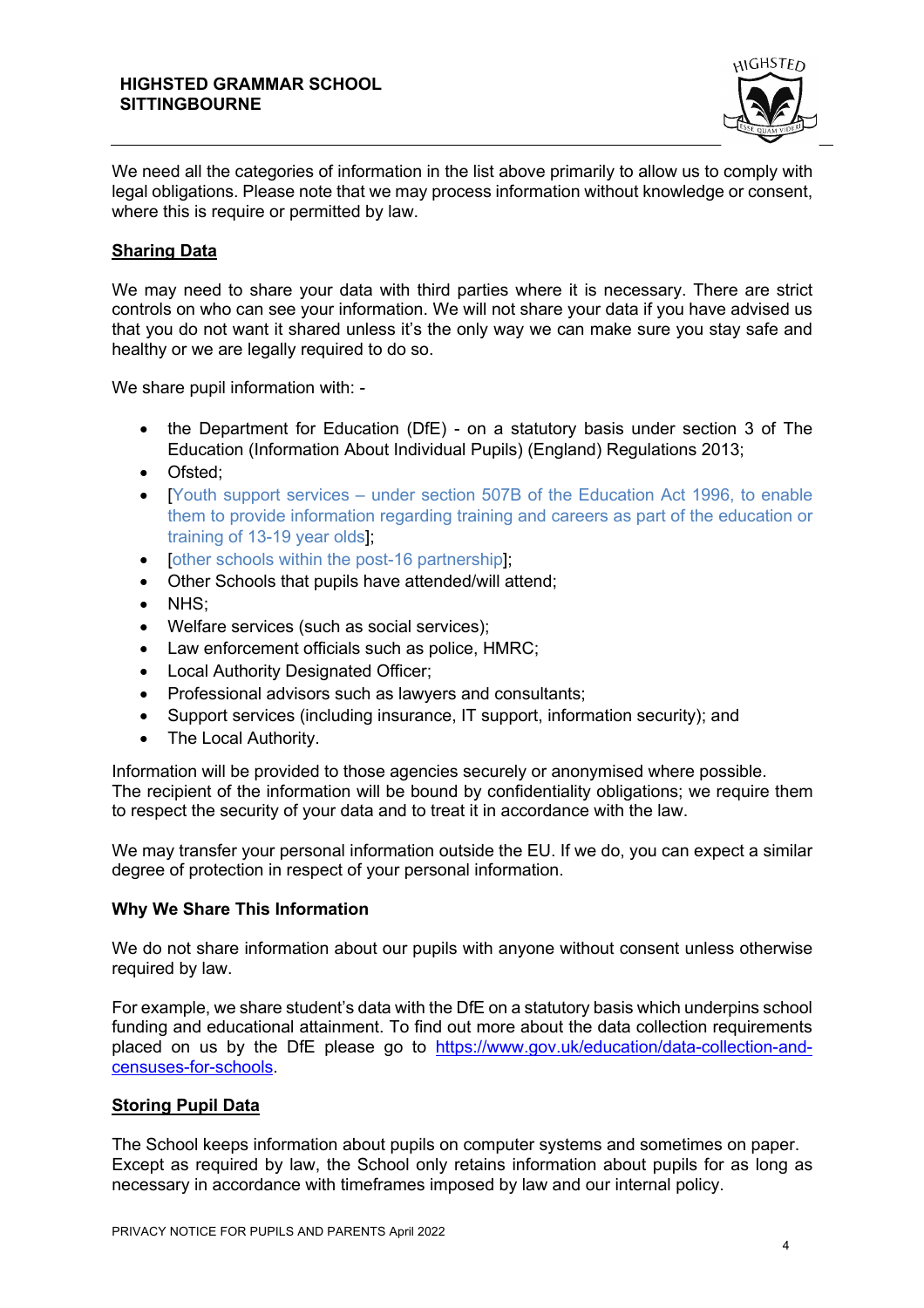

If you require further information about our retention periods, please let Linda Sayers know who can provide you with a copy of our policy.

# **Automated Decision Making**

Automated decision making takes place when an electronic system uses personal information to make a decision without human intervention. We are allowed to use automated decision making in limited circumstances.

Pupils will not be subject to automated decision-making, unless we have a lawful basis for doing so and we have notified you.

# **Security**

We have put in place measures to protect the security of your information (i.e. against it being accidentally lost, used or accessed in an unauthorised way). Youth support services

# **Pupils aged 13+**

Once our pupils reach the age of 13, we also pass pupil information to our local authority and / or provider of youth support services as they have responsibilities in relation to the education or training of 13-19 year olds under section 507B of the Education Act 1996.

We must provide the pupils name, the parents name(s) and any further information relevant to the support services role.

This enables them to provide services as follows:

- youth support services
- careers advisers

A parent or guardian can request that only their child's name, address and date of birth is passed to their local authority or provider of youth support services by informing us. This right is transferred to the child / pupil once he/she reaches the age 16.

## **Pupils aged 16+**

We will also share certain information about pupils aged 16+ with our local authority and / or provider of youth support services as they have responsibilities in relation to the education or training of 13-19 year olds under section 507B of the Education Act 1996. This enables them to provide services as follows:

• post-16 education and training providers

- youth support services
- careers advisers

For more information about services for young people, please visit our local authority website.

## **The National Pupil Database**

The NPD is owned and managed by the Department for Education and contains information about pupils in schools in England. It provides invaluable evidence on educational performance to inform independent research, as well as studies commissioned by the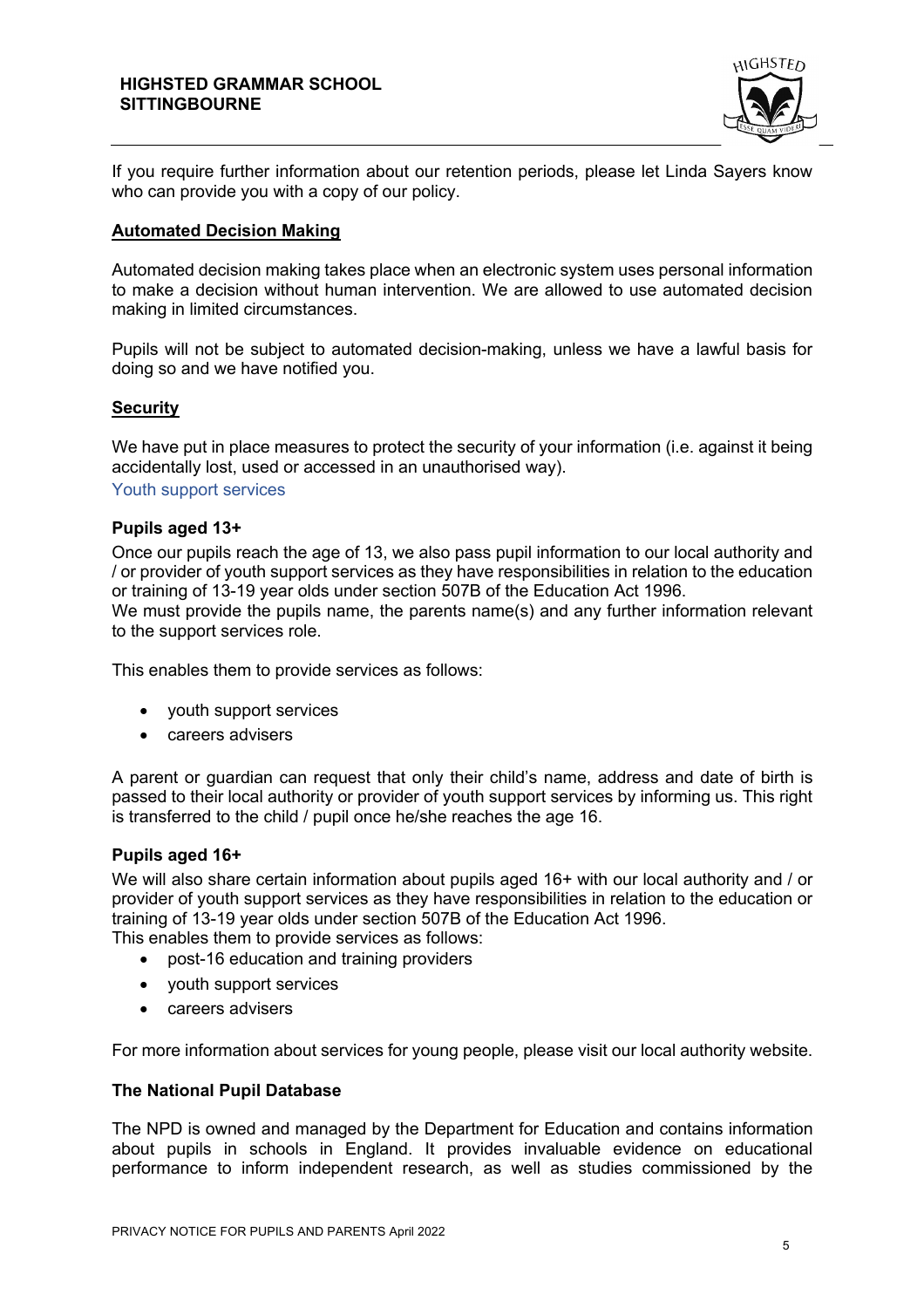

Department. It is held in electronic format for statistical purposes. This information is securely collected from a range of sources including schools, local authorities and awarding bodies.

We are required by law, to provide information about our pupils to the DfE as part of statutory data collections such as the school census and early years' census. Some of this information is then stored in the NPD. The law that allows this is the Education (Information about Individual Pupils) (England) Regulations 2013.

To find out more about the NPD, go to https://www.gov.uk/government/publications/nationalpupil-database-user-guide-and-supporting-information.

The department may share information about our pupils from the NPD with third parties who promote the education or well-being of children in England by:

- conducting research or analysis
- producing statistics
- providing information, advice or quidance

The Department has robust processes in place to ensure the confidentiality of our data is maintained and there are stringent controls in place regarding access and use of the data. Decisions on whether DfE releases data to third parties are subject to a strict approval process and based on a detailed assessment of:

- who is requesting the data
- the purpose for which it is required
- the level and sensitivity of data requested: and
- the arrangements in place to store and handle the data

To be granted access to pupil information, organisations must comply with strict terms and conditions covering the confidentiality and handling of the data, security arrangements and retention and use of the data.

For more information about the department's data sharing process, please visit: https://www.gov.uk/data-protection-how-we-collect-and-share-research-data

For information about which organisations the department has provided pupil information, (and for which project), please visit the following website: https://www.gov.uk/government/publications/national-pupil-database-requests-received

To contact DfE: https://www.gov.uk/contact-dfe

## **Requesting Access to Your Personal Data**

Under data protection legislation, parents and pupils have the right to request access to information about them that we hold. To make a request for your personal information, or be given access to your child's education record, contact Linda Sayers.

You also have the right to: -